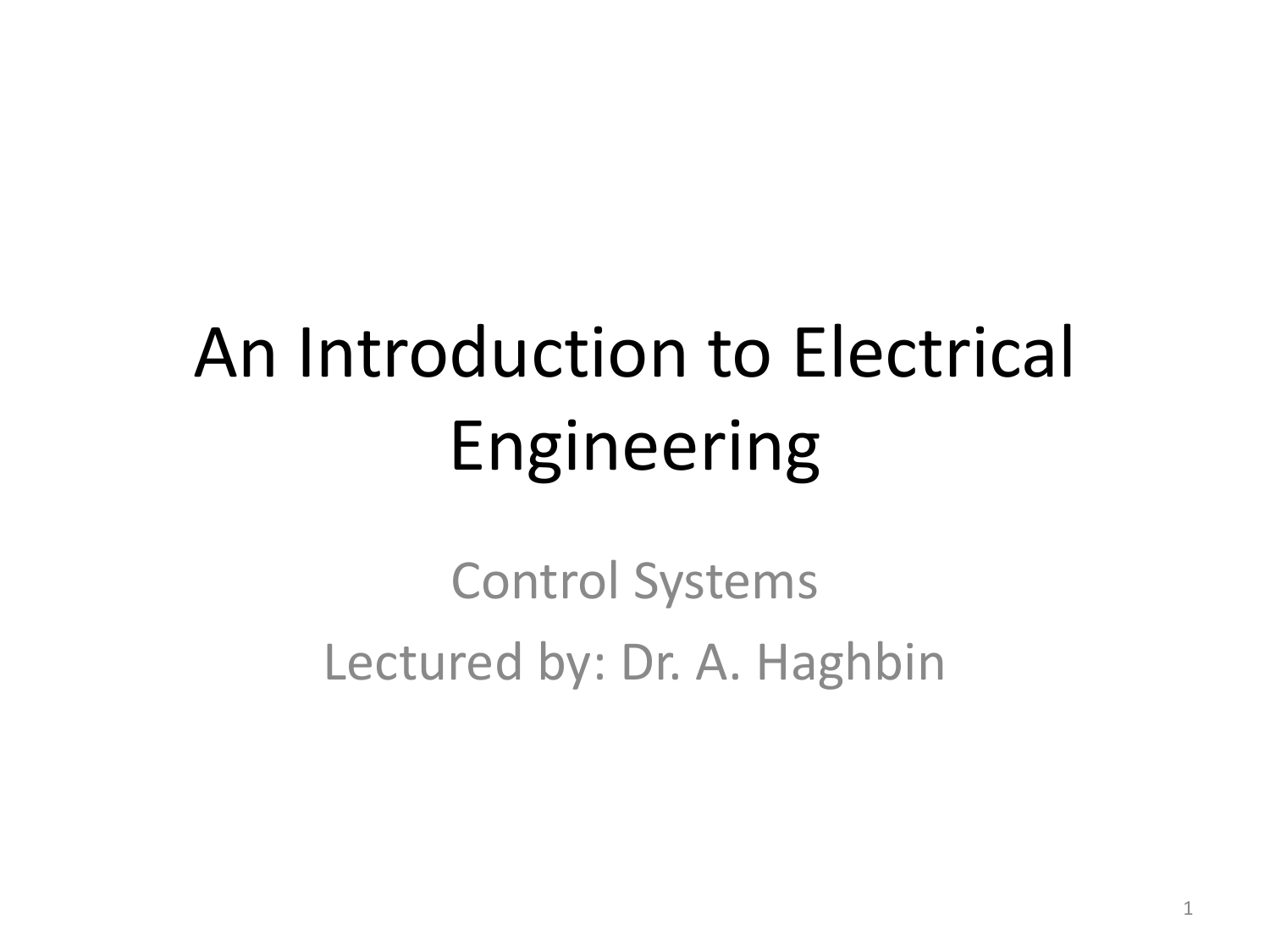### Curriculum (Control-Mandatory)

| پیش نیاز / (هم نیاز)        | ساعت |                |               |            |                            |                        |
|-----------------------------|------|----------------|---------------|------------|----------------------------|------------------------|
|                             | جمع  | عملى           | نظرى          | تعداد واحد | نام درس                    | رديف                   |
| گذراندن ۱۰۰ واحد            | Ξ    | ÷              | ÷             | ۳          | بروؤه كارشناسي             | $\sqrt{ }$             |
| گذراندن ۱۰۰ واحد            | Ξ    |                |               | ۳          | كارآموزي                   | ۲                      |
| سیستمهای کنترل خطی (جبرخطی) | ۴٨   | $\equiv$       | ۴۸            | ٣          | سيستمهاى كنترل مدرن        | ۳                      |
| سيستمهاى كنترل خطى          | ۴۸.  | -              | ۴۸            | ۳          | ابزار دقيق                 | ۴                      |
| رياضي عمومي ٢               | ۴٨   | ٢              | ۴٨            | ۳          | جبر خطی                    | ۵                      |
| سيستمهاى كنترل خطى          | ۴٨   | ÷              | ۴۸            | ۳          | كترل صنعتى                 | $\hat{\boldsymbol{r}}$ |
| سيستمهاى كنترل خطى          | ۴۸   | $\overline{a}$ | ۴٨            | ۳          | سيستمهاى كنترل ديجيتال     | v                      |
| سيستم هاى كنترل ديجيتال     | rr   | ٣٢             | $\frac{1}{2}$ |            | آز سیستمهای کنترل دیجیتال° | ۸                      |
| (الكترونيك صنعتى)           | 37   | ٣٢             | Ľ.            |            | آز الكترونيك صنعتي "       | ٩                      |
| (كنترل صنعتى)               | 37   | rr             | $\,$          |            | آز كنترل صنعتى "           | ١.                     |
| (ابزار دقيق)                | 37   | ٣٢             | m.            |            | آز ابزار دقیق°             | $\mathbf{H}$           |
|                             |      |                |               | ٣٣         |                            | جمع                    |

ه گذراندن سه آزمایشگاه الزامی است.

2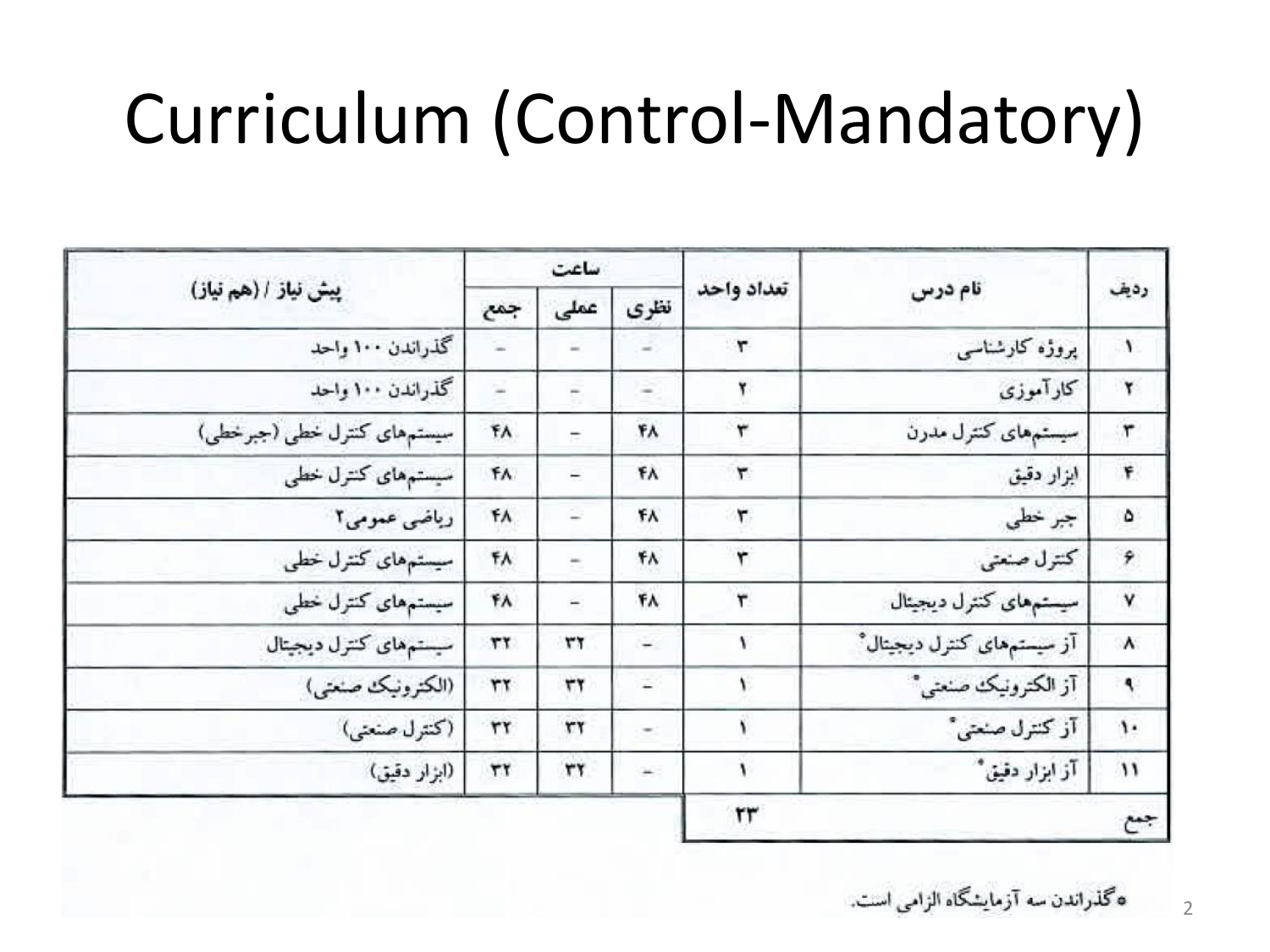## Curriculum (Control-Selective)

| پیش نیاز / (هم نیاز)                |           | ساعت     |      |            | نام درس                       | رديف |
|-------------------------------------|-----------|----------|------|------------|-------------------------------|------|
|                                     | جمع       | عملى     | نظرى | تعداد واحد |                               |      |
| سيستمهاى كنترل خطى                  | ۴۸        |          | ۴۸   |            | سیستمهای کنترل غیر خطی        |      |
| اصول الكترونيك                      | ۴۸        | $\sim$   | ۴٨   | ۳          | الكترونيك صنعتي               |      |
| ریاضی عمومی۲ و برنامهنویسی کامپیوتر | <b>FA</b> |          | ۴٨   | ۳          | مبانی تحقیق در عملیات         |      |
| سيگنال.ها و سيستمها                 | ۴۸        |          | ۴٨   | ۳          | پردازش سیگنالهای دیجیتال      |      |
| سيستمهاى كنترل خطى                  | ۴٨        |          | ۴۸   |            | مباني مكاترونيك               | ۵    |
| سيستمهاى ديجيتال٢                   | ۴٨        | $\equiv$ | ۴٨   |            | طراحي سيستمهاى ريزير دازندهاى | ۶    |
|                                     |           |          |      |            |                               | .    |



C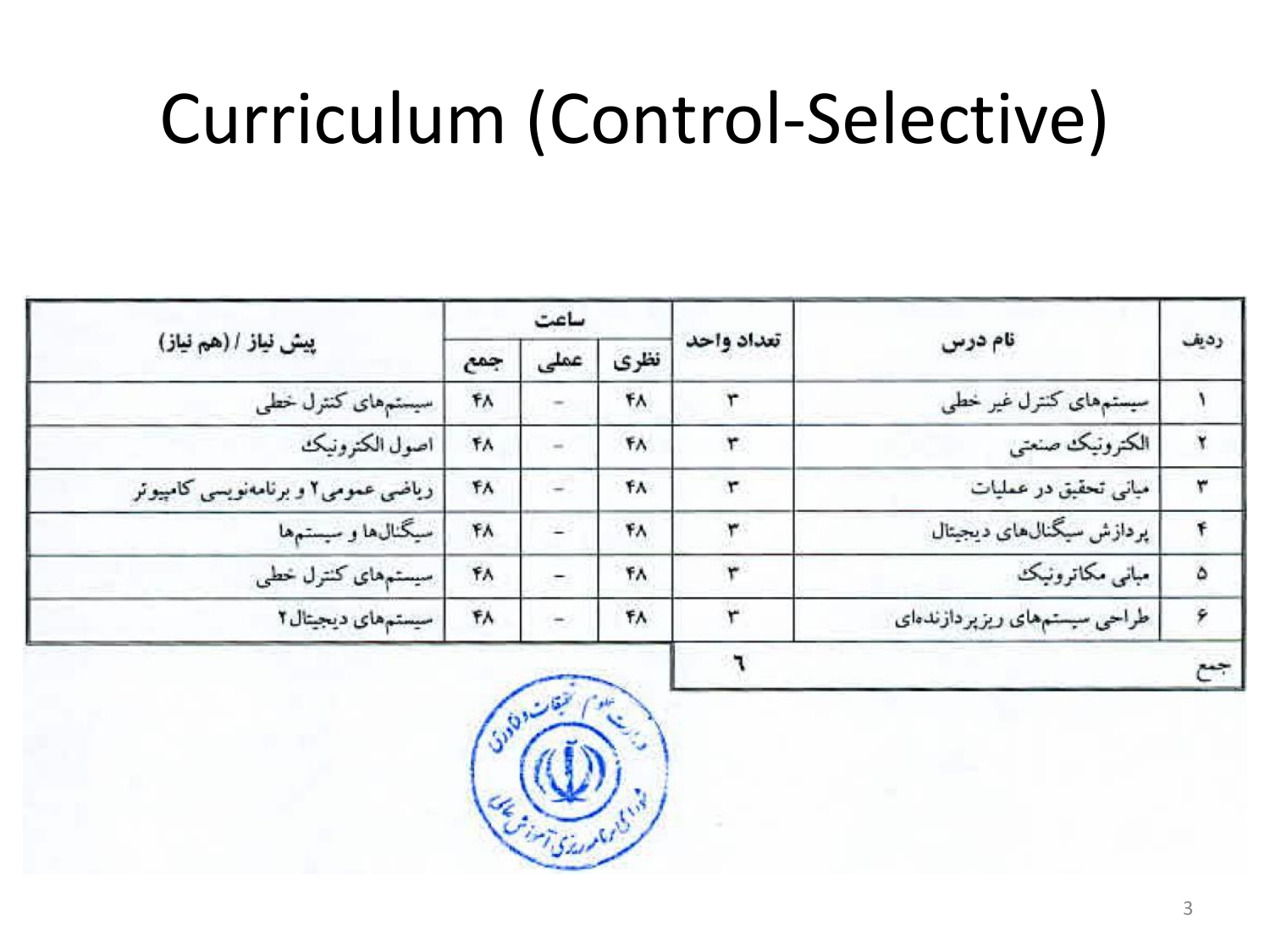## Dynamic System control

- Open-loop and Closed-loop control
	- Open-loop: Central heating boiler controlled only by a timer
	- Closed-loop: the boiler would utilises a thermostat to monitor the building temperature, and feedback a signal to ensure the controller output maintains the building temperature close to that set on the thermostat.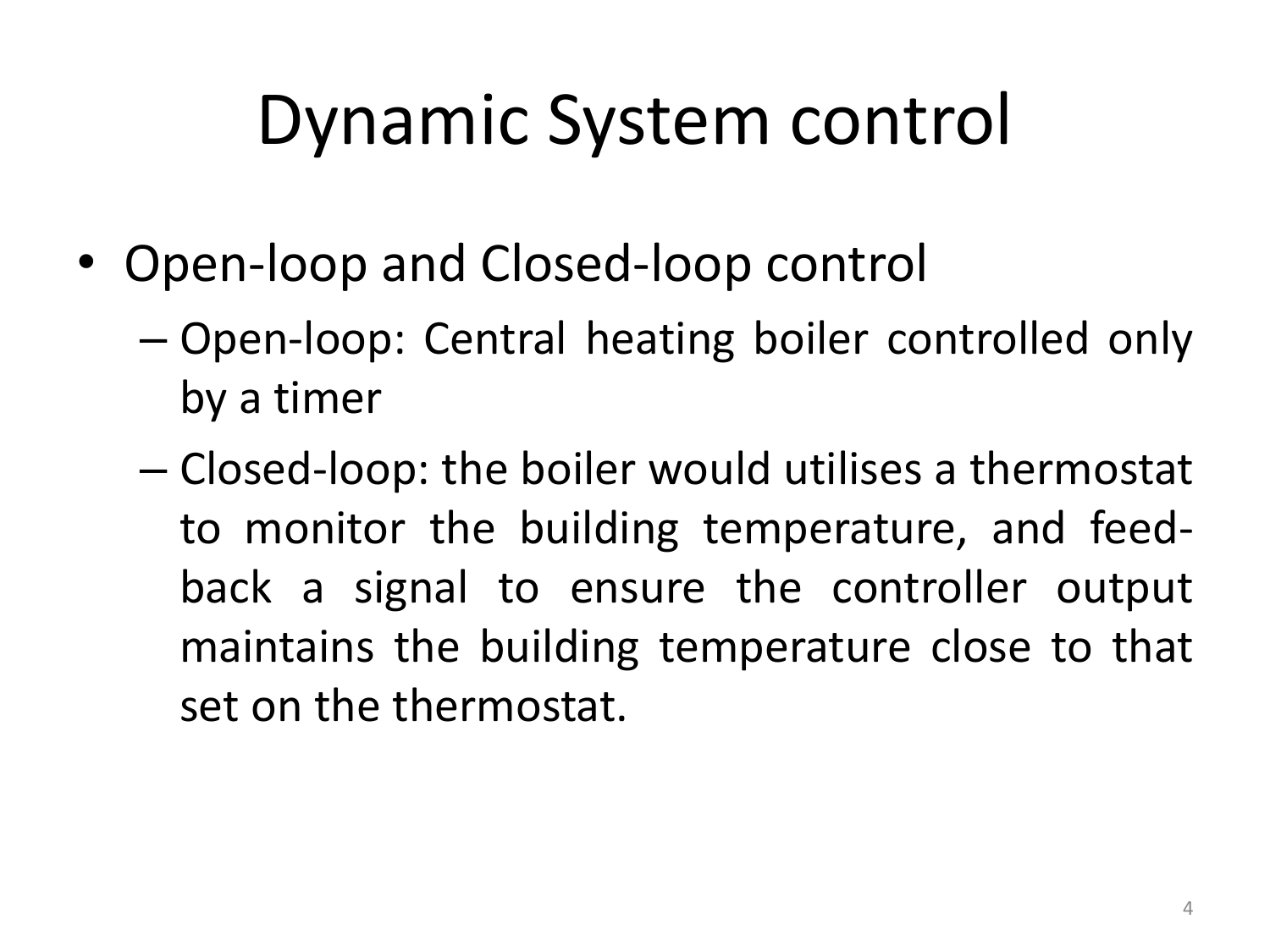### Applications



#### Industrial Control Systems



Robotics and Mechatronics



Motion Control



Process Control



Process Optimization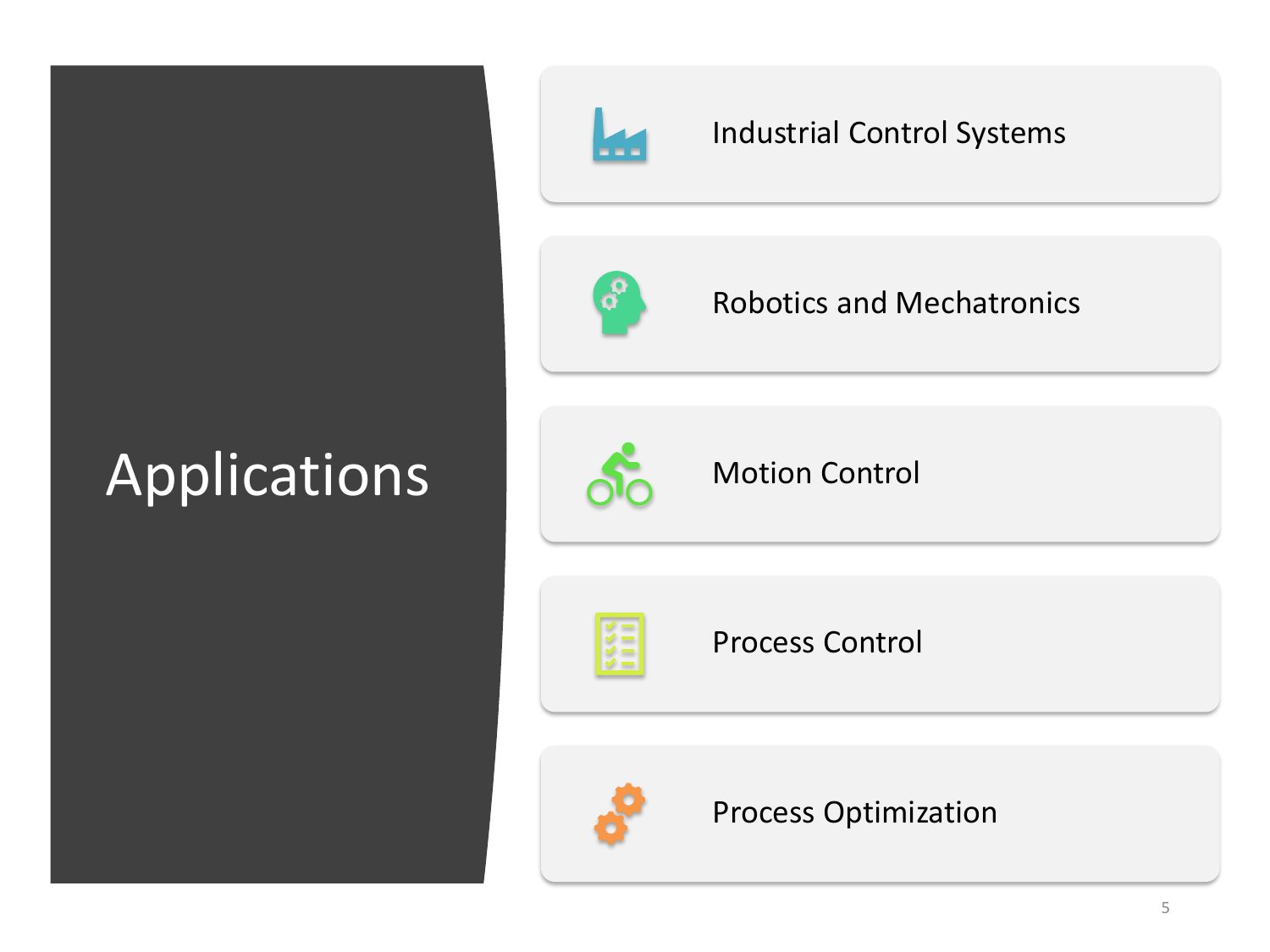## Feed-back Control Systems



The basic building block of industrial process control systems is the "control loop" which contains all the elements to measure and control a process value at a desired setpoint. The controller may be a discrete piece of hardware, or a function within a large computerised DCS, SCADA or PLC system. Set points can be manually set locally or cascaded from another source.

An example is shown of a flow controller, with a flow transmitter and a control valve. The green text are "tags", which describe the function and identify the equipment. As each loop has a unique number the tags are unique within a plant to prevent confusion. In this case: FIC = Flow indicating controller, FCV = Flow Control Valve, FTX = flow transmitter,

Standard practical control nomenclature is: SP = process set point, PV = process value, CO = controller output, FCE = final control element, MV = manipulated variable.

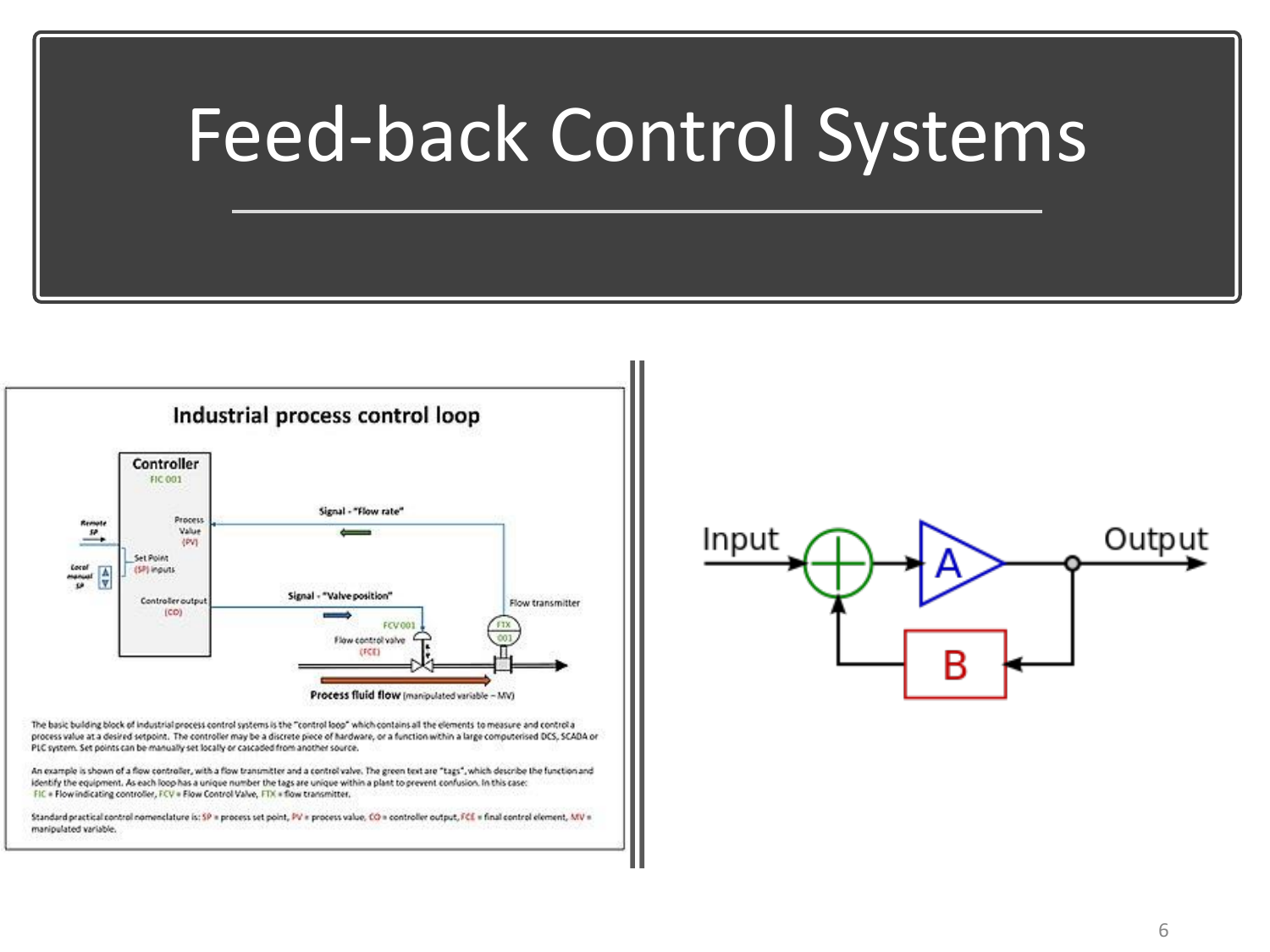### Feed-back Control Systems

- Cruise Control
- Segway
- Robotic Arms





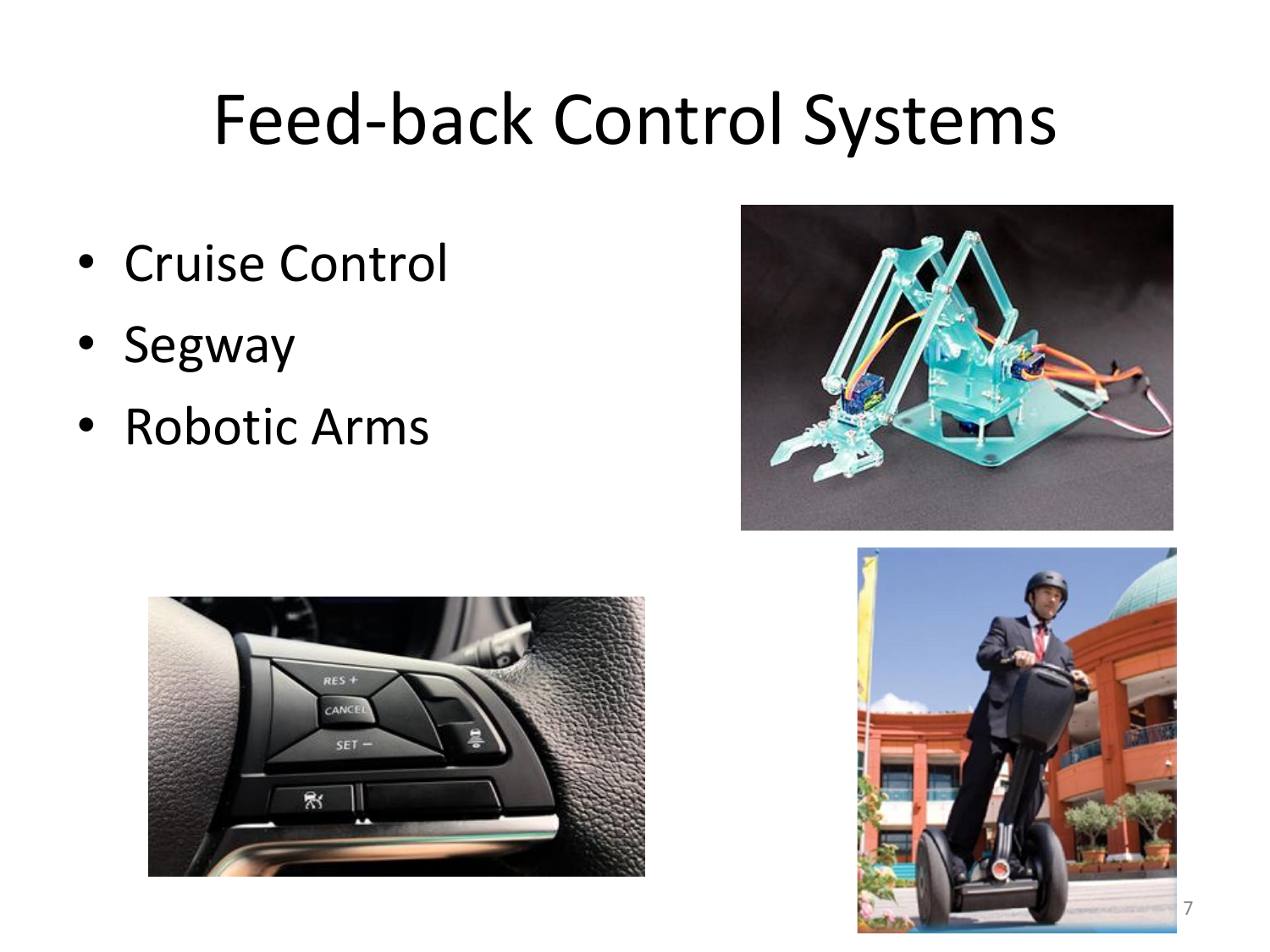# Logic Control

- Implemented by interconnected electrical relays and cam timers using ladder logic.
- Today, are constructed with microcontrollers or more specialized Programmable Logic Controllers (PLCs).



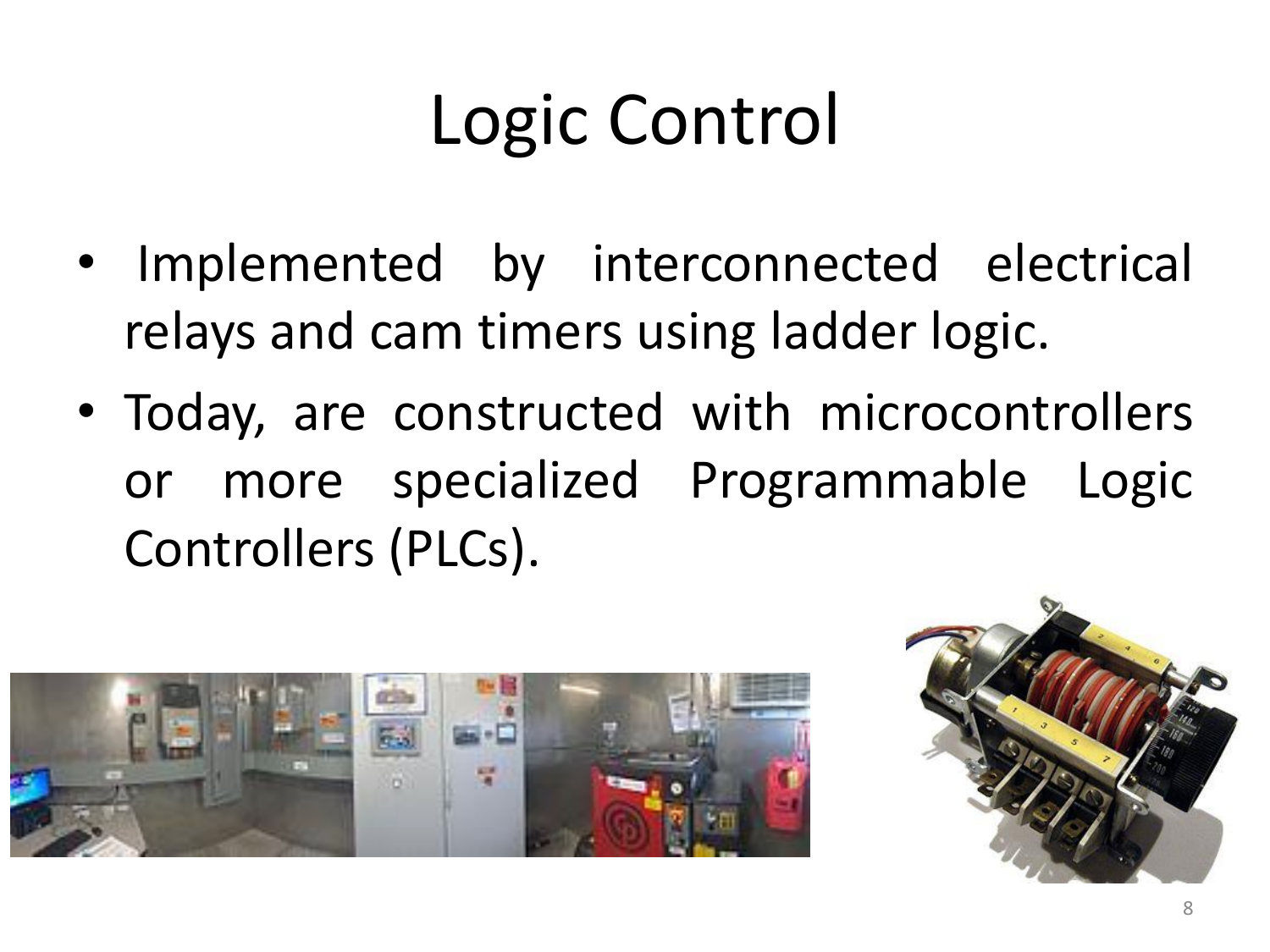# Logic Control



#### Elevators



#### Washing Machines



Manufacturing Assembly Lines



#### Robotics Devices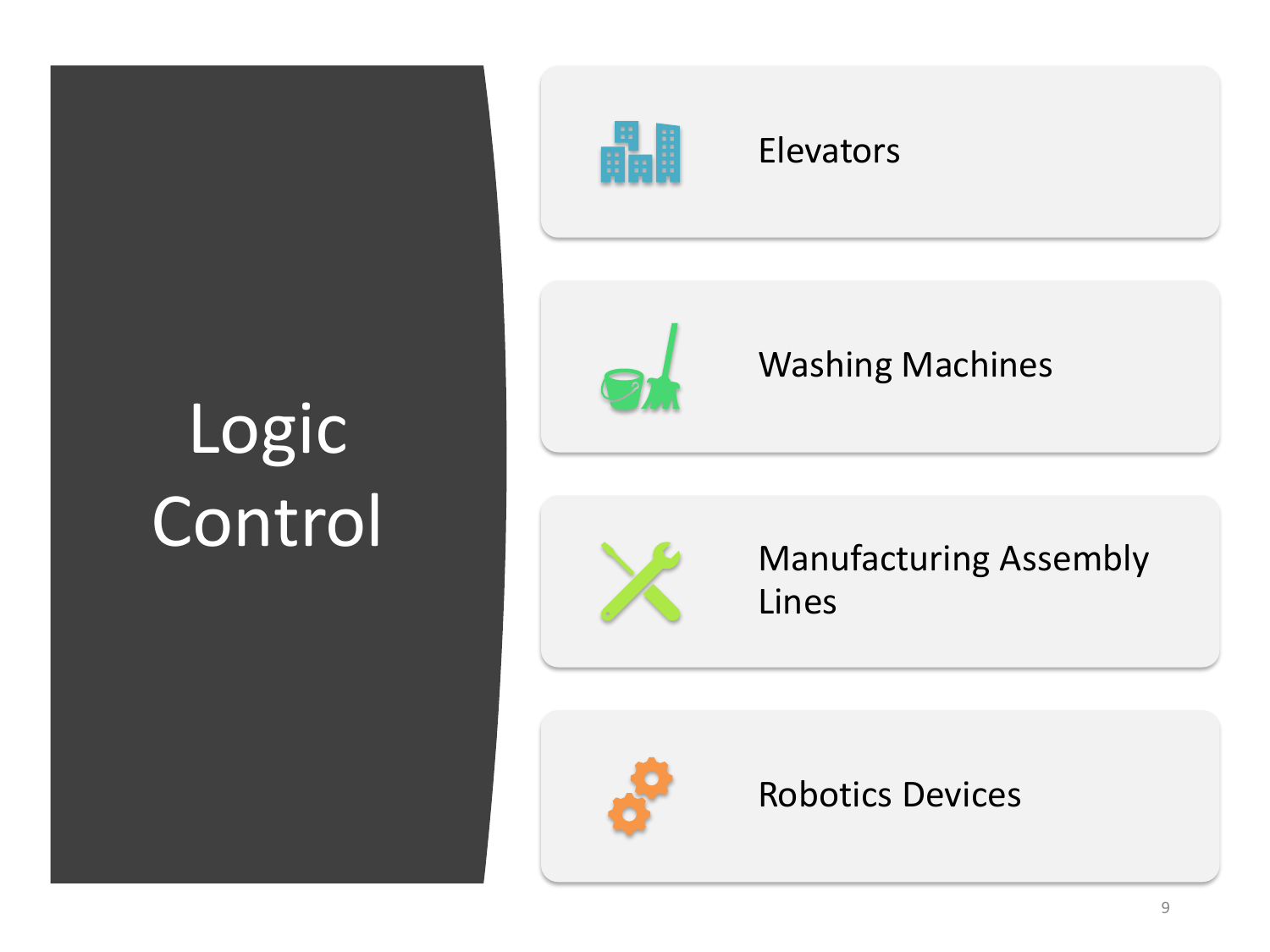## Linear Control

- Proportional Control
	- A type of linear feedback control system in which a correction is applied to the controlled variable which is proportional to the difference between the desired value (setpoint  $-$  SP) and the measured value (process value – PV).
	- Is not effective for rapid and timely corrections and responses.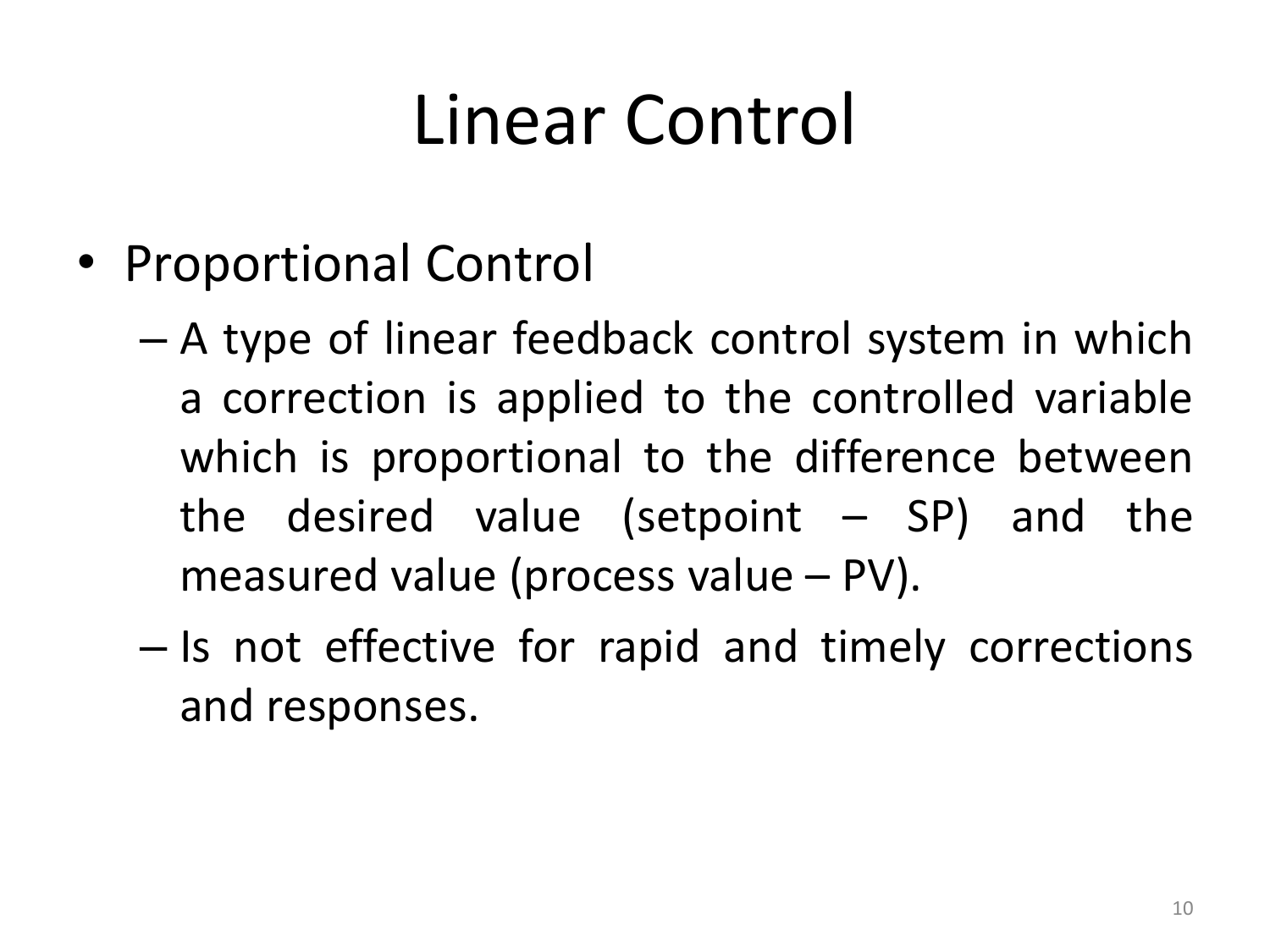### Linear Control

- Proportional Control
	- It cannot eliminate the residual SP–PV error.

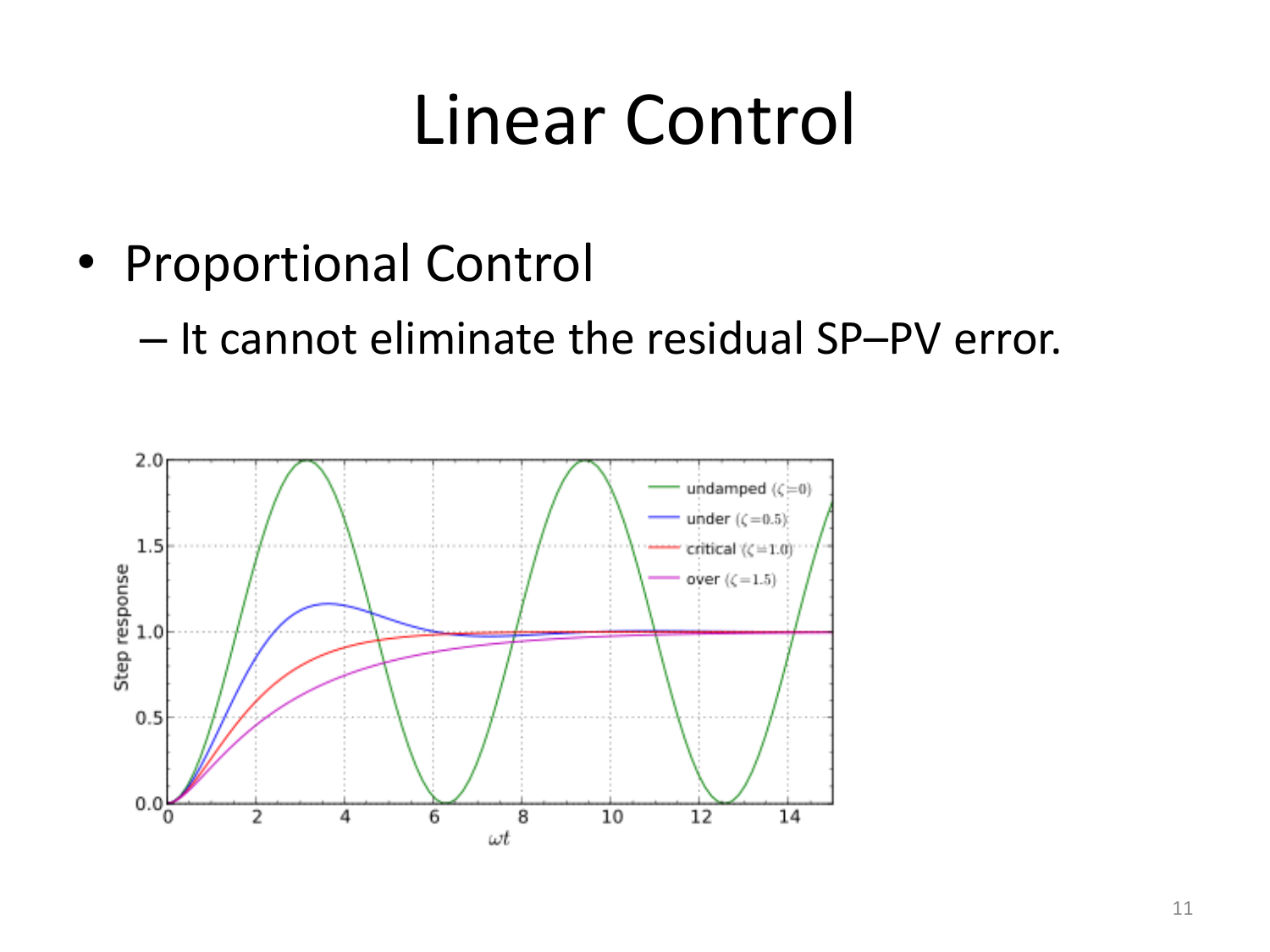### Linear Control

- Proportional Integral-Derivative (PID) Control
	- To resolve the problems of proportional control systems, many feedback control schemes include mathematical extensions to improve performance.

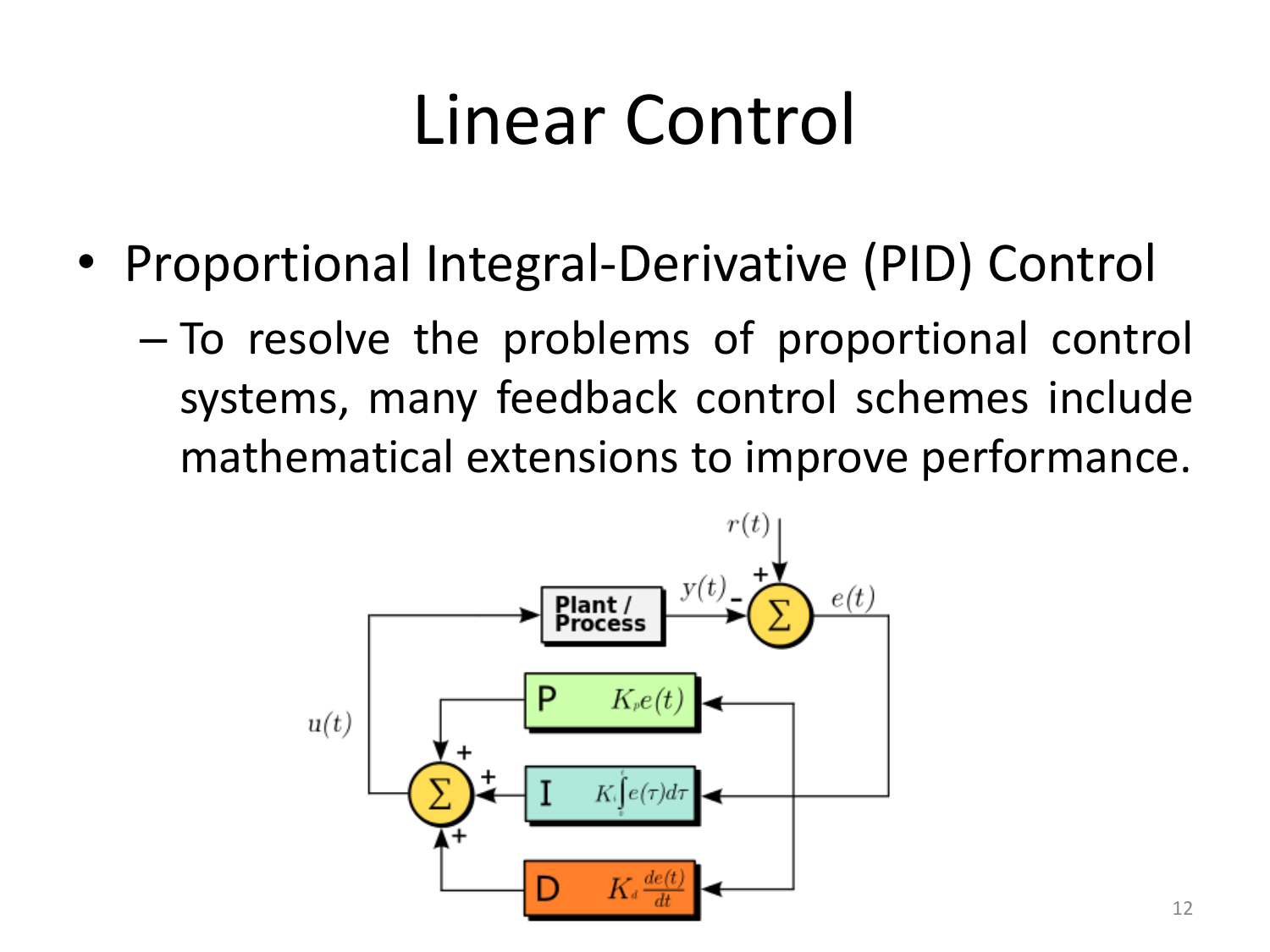### PID Control



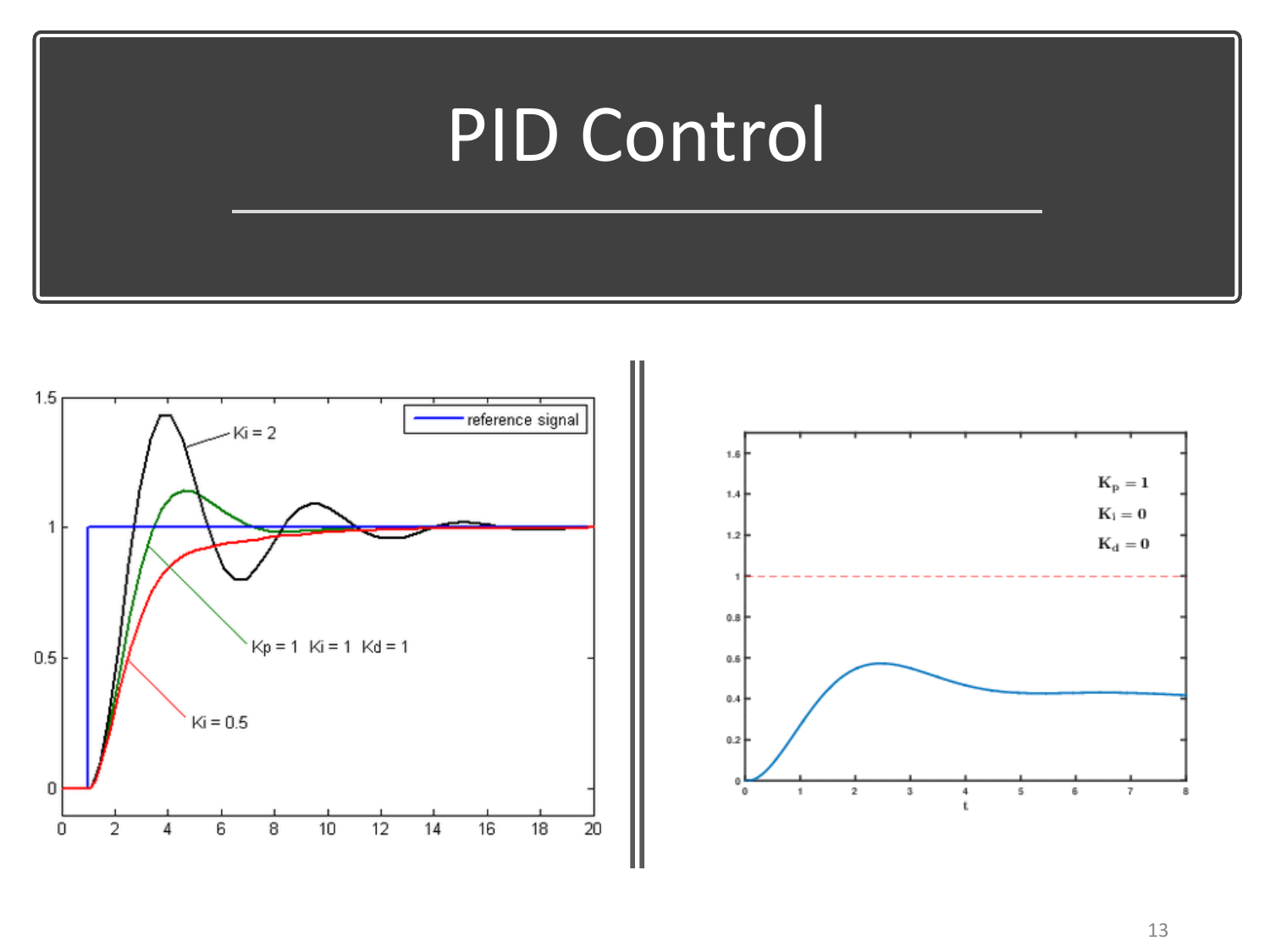# Fuzzy Logic

- Fuzzy logic is an attempt to apply the easy design of logic controllers to the control of complex continuously varying systems.
- Basically, a measurement in a fuzzy logic system can be partly true, that is if yes is 1 and no is 0, a fuzzy measurement can be between 0 and 1.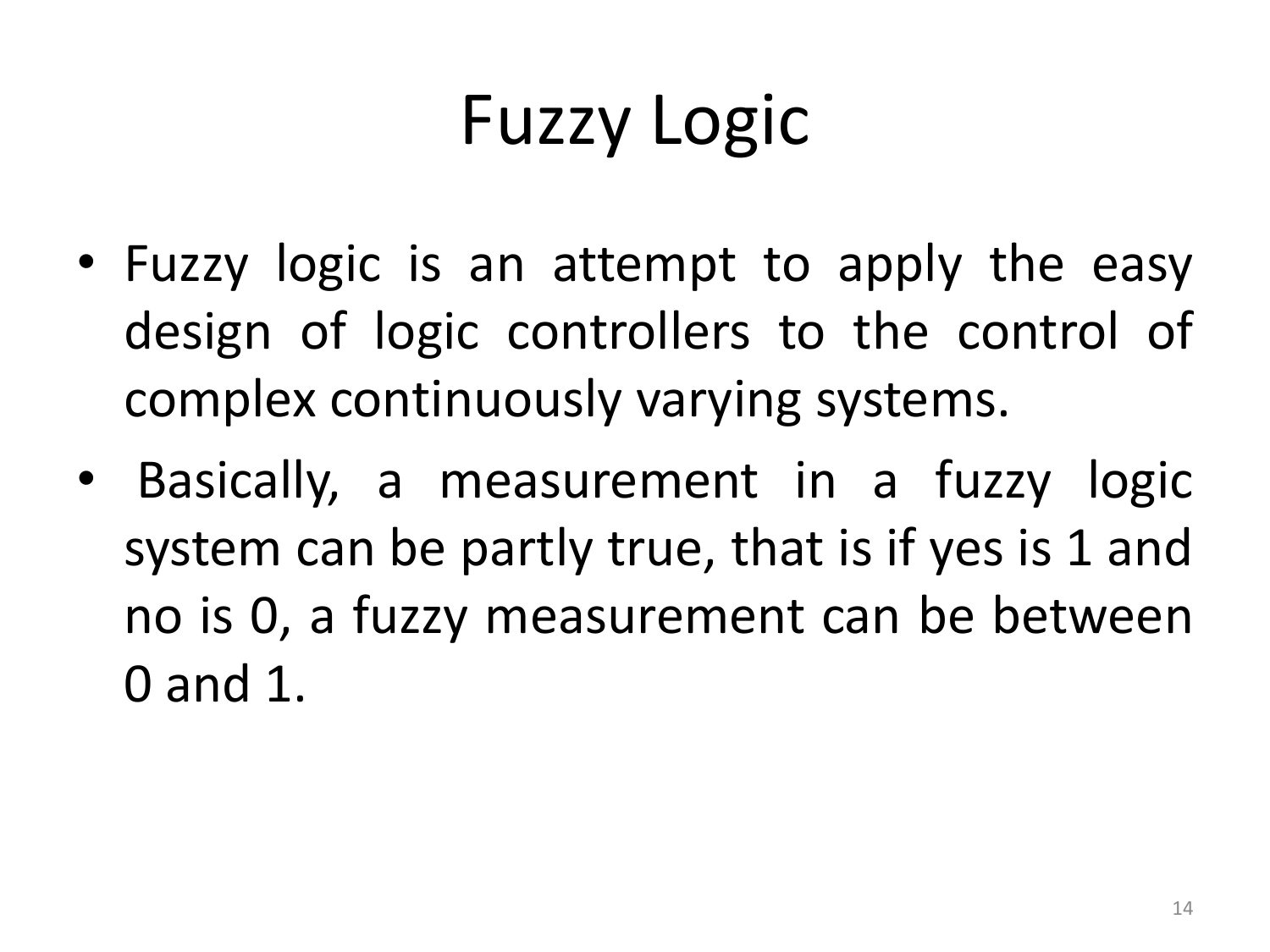# Fuzzy Logic

- The term fuzzy logic was introduced with the 1965 proposal of fuzzy set theory by Lotfi Zadeh.
- Fuzzy logic modifies Boolean logic to be arithmetical.



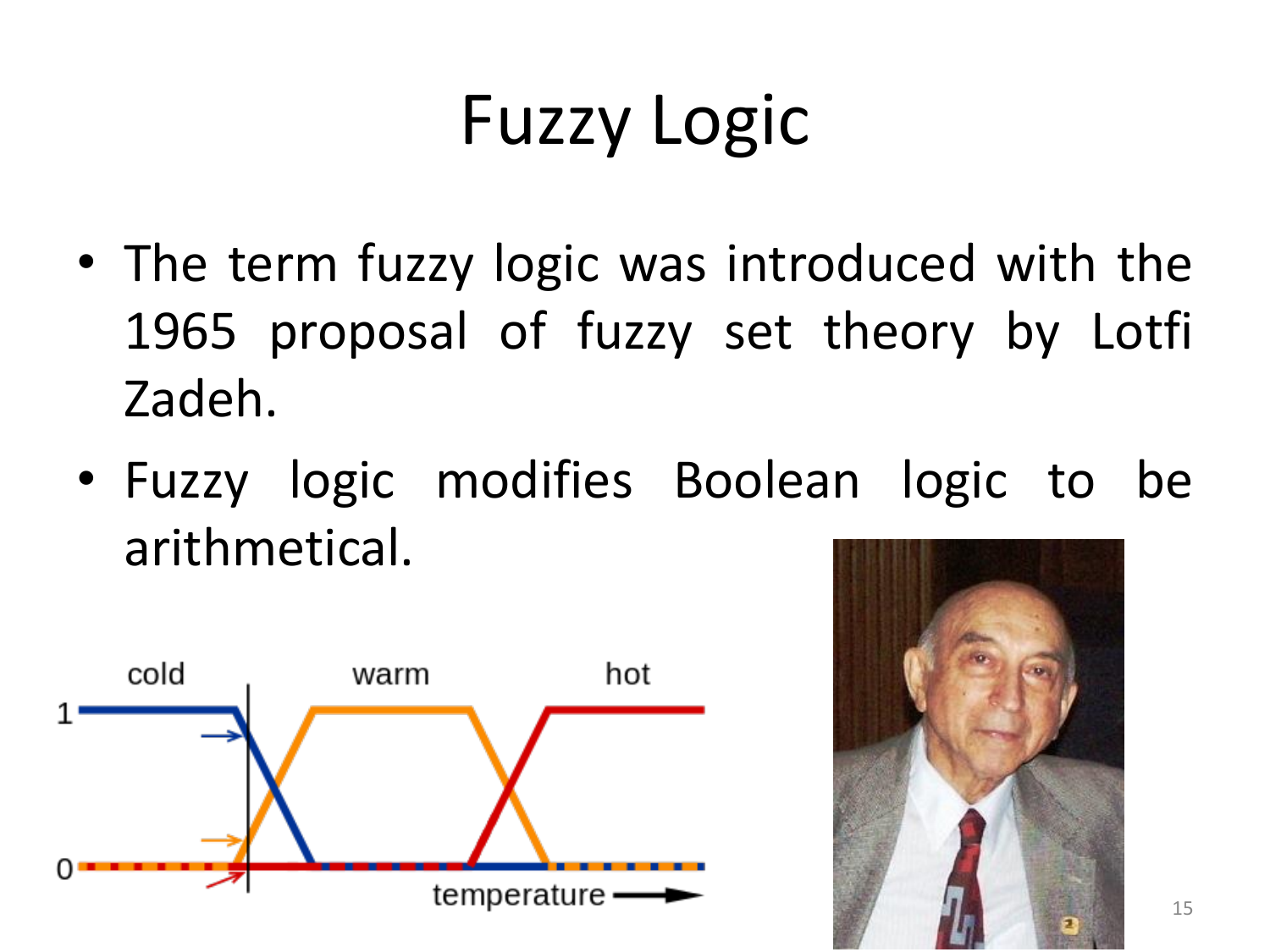## New Concepts

- Artificial Intelligence or Machine Intelligence
- Machine Learning
- Neural Networks
- Deep Learning